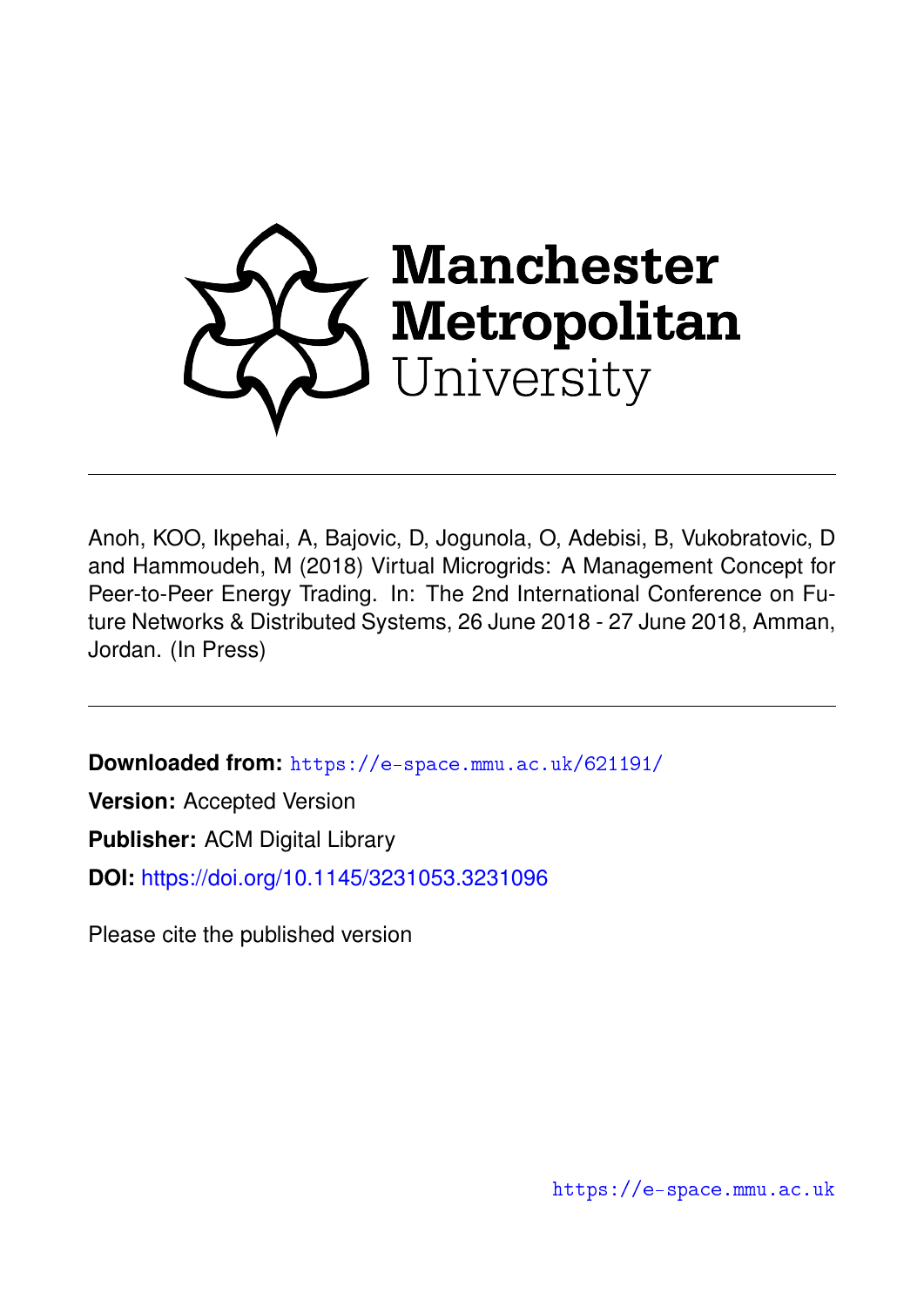# Virtual Microgrids: A Management Concept for Peer-to-Peer Energy Trading

Kelvin Anoh<sup>†</sup>, Augustine Ikpehai<sup>†</sup>, Dragana Bajovic<sup>‡</sup>, Olamide Jogunola<sup>†</sup>, Bamidele Adebisi<sup>†</sup>, Dejan

Vukobratovic<sup>‡</sup> and Mohammad Hammoudeh<sup>†</sup>

†School of Engineering, Manchester Metropolitan University, M1 5GD UK

‡Faculty of Technical Sciences, University of Novi Sad, Serbia

† [k.anoh, a.ikpehai, b.adebisi, m.hammoudeh]@mmu.ac.uk, olamide.jogunola@stu.mmu.ac.uk

‡ [d.bajovic, d.vukobratovic]@uns.ac.rs

*Abstract*—The proliferation of distributed energy resources (DERs) and smart technologies has enabled the integration of microgrid generation into the energy supply chain. This paper proposes the use of energy trading agents (ETA) in the overlaying communication system in a neighbourhood area network (NAN) in which a number of microgrids (MGs) are grouped together into logical clusters called virtual MGs (VMGs) to minimize operational costs. To decouple the communication network from the grid topology and study the communication performance, each VMG is assigned an ETA such that prosumers in a VMG exchange messages only with the ETA rather than uncontrolled messaging in the network. Although this reduces the amount of network traffic, a key question is on how to determine the optimal location of the ETAs. For VMGs of regular shapes, we formulate this as a simple minimization problem of Euclidean distances of regular shapes. Our results show that by employing ETAs, the model reduces the distance traversed by a prosumer by 40%.

*Index Terms*—Virtual microgrids (VMG), energy trading agent (ETA), Peer-to-peer (P2P), agent, distributed energy resources (DER), energy, distance, cost, communication.

#### I. INTRODUCTION

The traditional economy of scale approach to energy production is rapidly giving way to smaller and distributed generation through microgrids (MGs) [1]. In particular, distributed energy resources (DER) from wind, solar and hydro including other sources are increasingly being integrated to compliment the conventional supply from the main grid. That also has ability to reduce operational cost and carbon footprints [2], [3] as well as yield economic value to asset owners. Thus, the adoption of MG is motivated by a combination of economic and technological incentives.

On the economic front, the MG offers opportunity to take advantage of price elasticity of energy demand at various times of the day/week [4] to sell or buy energy at favourable prices. This is one of the key features of next generation MGs which will be equipped with communication and computational capabilities to deliver an intelligent power infrastructure [3], [5]. An MG may operate in island or grid-connected mode, however, future MGs will also support peer-to-peer energy trading and sharing (P2P-ETS) in which customers are allowed to play multiple roles to produce, consume or share energy.

Although P2P is a decentralized architecture well known within the communication industry, it is applicable in energy trading [6]–[8]. In this paper, we attempt to redefine the MG architecture for P2P-ETS by employing a logical network structure. To decouple the communication network from the grid topology, MGs are grouped into logical clusters called virtual MGs (VMGs). Each VMG is then assigned an energy trading agent (ETA) such that prosumers in a VMG exchange messages only with the ETA rather than flooding the network with multicast or broadcast messages. An ETA in this context is a piece of software or hardware capable of interacting with other agents on one hand and VMGs including prosumers within it on the other [9] for the purpose of setting up energy transaction. The goal is to complete the energy transactions with minimum data exchange and computational demands [10]. The ETA-based strategy will enhance the control of the commercial operation of the MG trader [11].

This work describes five ETA implementation approaches in transactive energy networks. In particular, we suggest five different state-of-the-arts for ETA technologies. These include wireless access network ETAs, PLC gateway ETAs, energy router ETAs, hybrid PLC-wireless ETAs and narrowband (NB) Internet of Things (IoT) ETAs. Since power lines are integral part of the MGs, the ETAs can be included in power line communication (PLC) modules and embedded in the energy assets. Based on voltage levels (HV, MV and LV), PLC signals do not cross different voltage level boundaries [12], thus creating own separate subnets (by default) for data communication. In the future, it is expected that communication system will influence energy trading decisions of trading peers.

The ETA-based VMG proposed in this study maps these decentralized abilities of a communication network design. Decentralized architecture allows addition and operation of new units without the reconfiguration of the whole system [8]. It holds part of the trading information (e.g. energy prices and peer ID), then allows transaction directly among peers. Modern energy networks use communication technologies to effectively manage, automate and control energy consumption. Different studies [5]–[7], [13] are now being carried out to improve the P2P energy trading technology for future smart cities. In fact, agent-based techniques are used to design decentralized control schemes [8] and will be explored further in this study for network parameter performances.

To recapitulate our main contributions, we  $i$ ) redesign the MGs convention into VMGs, ii) assign distributed ETAs to each VMG to reduce network resources consumption  $iii)$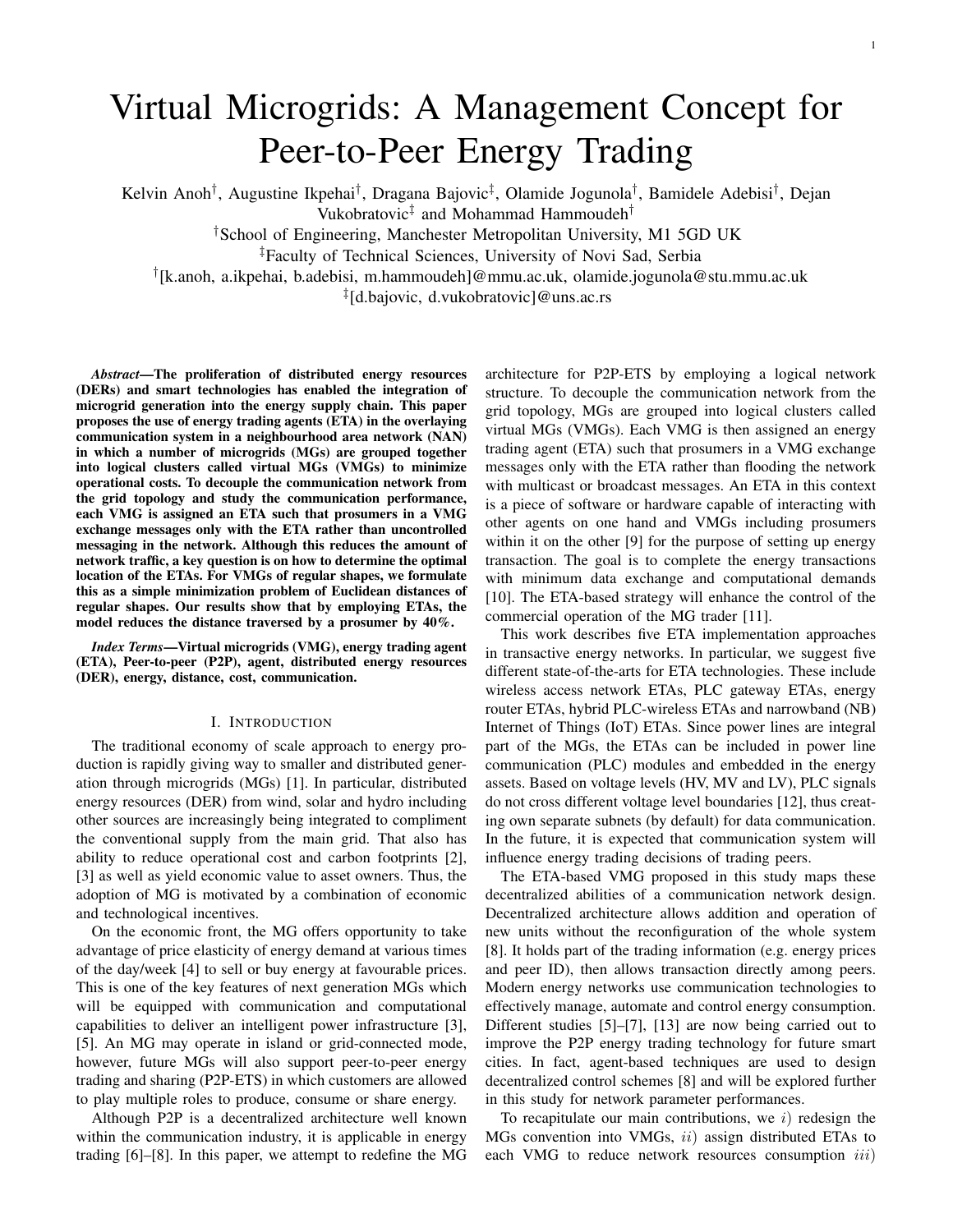reduce distance traversed in the energy network by energy trading prosumers with potentials of reducing energy consumption, time and money wastage and  $iv$ ) we describe five different ETA implementation models.

The remaining parts of this paper are organised as follows. In Section II, the proposed architecture is described while Section III presents the model parameters including the simulation results with the conclusion following in Section IV.

## II. PROPOSED AGENT-BASED P2P ARCHITECTURE

The conventional MGs exist on voltage levels (HV, MV and LV). For MGs with DERs, the concept of flat architecture [14] can be adopted for P2P energy trading design architecture since the energy level may be admissible under LV rating. Meanwhile, the coordination and control of energy trading among peers is efficiently facilitated using communication systems [3]. The present architecture for communication in smart grids is lateral to the present-day MG topology convention. This poses restriction on who can buy from whom and other communication constraints. However, by melting the topologybased MG architecture into logical VMG architecture, communication agents can help to redefine the MG architecture and achieve cheaper energy transaction with minimal resources. In the following, we describe the possible communication architectures and the benefits that can be obtained.

## *A. Wireless Access Network-based agent*

Fig. 1a shows a large energy trading area comprising many energy trading peers. These peers are assumed to be randomly distributed within the area. In terms of using communication to facilitate energy trade, each peer may require to traverses the entire large area for possible cheapest energy price. Typically, such large area may involve using one central entity for communication. In the conventional centralized communication, all peers query the same central entity. Such centralized communication architecture leads to two major problems [8]. These are powerful central controller requirement and single point of failure. In other words, the communication cost is usually high and the system may not be flexible/scalable. One of the ways of solving this problem involves breaking up the large area into small areas and using distributed ETAs to manage each small area. Being distributed, the central communication burden is significantly reduced.

To explore the benefits of this scheme for a given large area, consider ETAs introduced (Fig. 1b) in the area to collate local energy selling prices (SP) from the energy generating peers. The ETA maintains a glossary of the SPs where a member peer of a VMG can obtain this information from. Assuming that all peers are fully connected, the ETA maintains an adjacency matrix of lesser complexity than the adjacency matrix in the larger area operating with a central entity.

Let all the peers  $P$  be located at the vertices  $V$  of an energy trading graph G connected over edges  $\mathcal E$  such that  $\mathcal G = \{ \mathcal V, \mathcal E \}$ where  $\{v_1, v_2, \dots, v_N\} \in V$  and  $\{\mathcal{P}_1, \mathcal{P}_2, \dots, \mathcal{P}_N\} \in \mathcal{P}$  such that  $(\mathcal{P}_i, \mathcal{P}_j) \in \mathcal{E}$  if  $\mathcal{P}_i$  can trade with  $\mathcal{P}_j$ . For any set of peers that can trade with other peers, we represent this using the socalled adjacency matrix  $\mathbf{A} = [a_{ij}]_{N \times N}$ . In this case, if there

of possible ETA coverage, with peers  $\mathcal{P}_i, \forall i = 1, 2, \cdots, N_p$ where  $N_p$  is the number of peers within  $k^{th}$  VMG, one can estimate the total distance covered from one reference peer  $(\mathcal{P}_i)$  to all other peers within such one VMG.

Let the distance covered by the reference peer,  $P_i$ , when searching for  $P_j$  that has the cheapest energy SP for transaction be  $d_{ij}$ . Supposing that there exists no ETA in the VMG,  $P_i$  communicates  $P_j$  by flooding the network. In such case, the worst possible total distance traversed to reach  $P_i$  is

$$
\mathcal{D}_T = \sum_{j=1}^{N_p} \sum_{i=1}^{N_p-1} d_{ij}^k \ \forall k = 1, 2, \cdots, N_{mg}, \tag{1}
$$

where  $N_{mg}$  is the number of VMGs into which the large area is divided. Notice that in one VMG and given a reference peer  $\mathcal{P}_i$ , there are only  $N_p - 1$  peers which it can query for cheapest energy price. Clearly, the first problem becomes how to minimize the hopping distance within such VMG. Recall that to maintain balance in energy network,

$$
E_g^{(k)} + E_b^{(k)} = E_c^{(k)} + E_s^{(k)} \quad \forall k = 1, 2, \cdots, N_{mg} \tag{2}
$$

where  $E<sub>g</sub>$  is the energy generated,  $E<sub>b</sub>$  is the energy bought,  $E_c$  is the energy consumed and  $E_s$  is the energy sold. We rewrite (2) in terms of the total energy generated as follows

$$
E_g^{(k)} = E_c^{(k)} - E_b^{(k)} + E_s^{(k)} \quad \forall k = 1, 2, \cdots, N_{mg}.
$$
 (3)

Let the  $C_g^{(k,t)}$   $\forall k = 1, 2, \cdots, N_{mg}$  and  $\forall t = 0, 1, \cdots, T-1$ be the minimal cost of  $E_g^{(k,t)}$  quantity of energy available in any VMG at time  $t$ . Based on this, it follows that the price of  $E_g^{(k,t)}$  units of energy is

$$
Q_g^{(k,t)} = Q_c^{(k,t)} - Q_b^{(k,t)} + Q_s^{(k,t)} \qquad \forall k = 1, 2, \cdots, N_{mg} \n\forall t = 0, 1, \cdots, T-1
$$
\n(4)

where  $Q_q = C_q \cdot E_q$ ,  $Q_c = C_c \cdot E_c$ ,  $Q_b = C_b \cdot E_b$ ,  $Q_s = C_s \cdot E_s$ and,  $C_c$ ,  $C_b$  and  $C_s$  are costs associated with energy consumed, bought and sold respectively. Let the total energy available to a prosumer be  $E_a^{(i)} = E_g^{(i)} + E_b^{(i)}$  $b_i^{(i)}$   $\forall i = 1, 2, \cdots, N_p$ . Then the excess energy available at node  $\mathcal{P}_i$  can be expressed as  $E_e^{(i)} = E_a^{(i)} - \overline{E}_c^{(i)}$  which can be sold or shared.

Our goal is to minimize the total distance travelled and energy network resources consumed when finding suitable energy trading peer. In such case, we can rewrite (1)

$$
f\left(\mathcal{D}_{T,k}^o\right) = \min \mathcal{F}\left(\mathcal{D}_T^k\right) \forall k = 1, \cdots, N_{mg} \qquad (5a)
$$

$$
s.t. \ Q_a^{(i)} > 0 \ \forall i = 1, \cdots, N_p \tag{5b}
$$

$$
Q_e^{(i)} > 0 \quad \forall i = 1, 2, \cdots, N_p \tag{5c}
$$

where  $\mathcal{F}(\cdot)$  is the cost of traveling  $\mathcal{D}_T$  distance to find cheapest energy,  $\mathcal{D}_{T}^{\circ}$  is the optimal distance and  $f(\cdot)$  is the reduced costs  $\forall k = 1, \dots, N_{mg}$ . When  $C_a^{(i)} = 0$ , then the monetary cost of  $E_a^{(i)}$  units of energy becomes  $Q_a^{(ij)} = C_a^{(ij)} \cdot E_a^{(ij)} = 0$ ; this is equivalent to energy sharing from peer  $P_i$  to peer  $P_j$ . Intuitively, one of the simplest ways of achieving (5c) is by renegotiating the fundamental centralized network architecture to a form of decentralized information control/database. For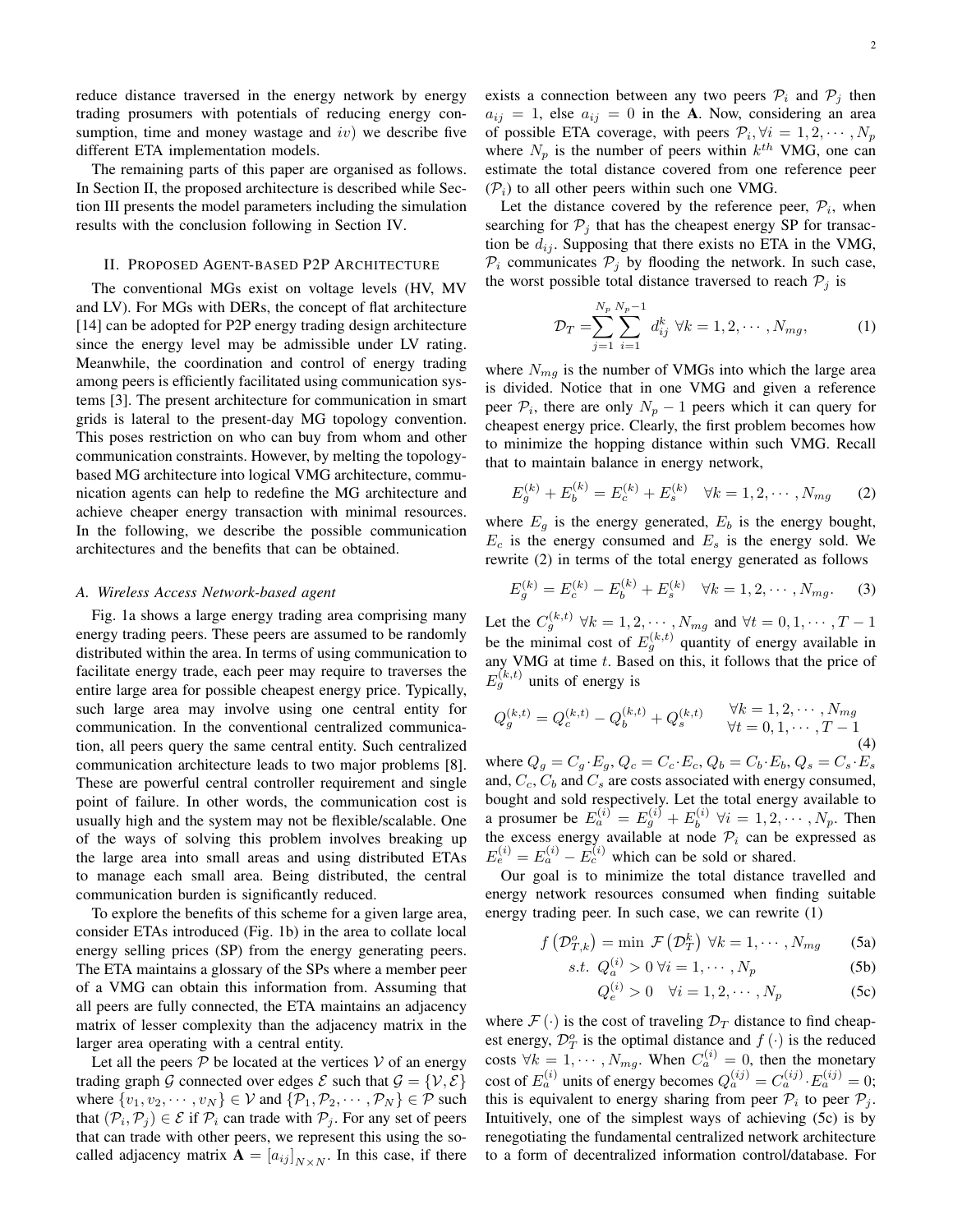

Figure 1: Distribution of energy trading peers in a large area showing virtual microgrids under the control of energy trading agents

example, by dividing the large area of energy network into smaller units and assigning an ETA to each small division as shown in Fig. 1. The ETA holds the temporal energy price of each peer and the ID of the peer but no more; peers query the ETA of the closest and cheapest energy price to itself. When found, querying-peer contacts the cheapest-peer directly thus saving the costs of traversing the entire network. This also improves the processing time, reduces network congestion/failure, etc. These small divisions are VMGs. The criteria for optimal number of peers in such small network units including the energy cost was earlier shown in [5].

If the VMG area is in the form of a square with sides  $d_k$  $\forall k = 1, \dots, N_{m,q}$ , then by siting an ETA at the centre leads to

$$
\mathcal{D}_T^a = \frac{\sqrt{2}}{2} \sum_{j=1}^{N_p} d_{j,k} \quad \forall k = 1, 2, \cdots, N_{mg}
$$
 (6)

where  $\mathcal{D}_T^a$  is the optimal distance of ETA to all the peers in  $k^{th}$ VMG. The (6) holds only when peers are uniformly distributed within the VMG. Now considering the entire large area which we divided into  $N_{mg}$  VMGs, then the total possible distance a peer can travel becomes

$$
\mathcal{D}_T^A = \sum_{k=1}^{N_{mg}} \mathcal{D}_{T,k}^a = \frac{\sqrt{2}}{2} \sum_{k=1}^{N_{mg}} \sum_{j=1}^{N_p} d_{j,k}.
$$
 (7)

However, the ETA covers some distance  $\sum_i |\mathcal{D}_T^{a,k} - d_{i,k}|$  to obtain the energy prices and peer ID  $\forall j$ , thus

$$
\mathcal{D}_{T}^{o} = \sum_{j=1}^{N_{p}} \left\{ \left( \mathcal{D}_{T}^{a,k} - d_{j} \right) + \sum_{i=1}^{N_{p}} \left| \mathcal{D}_{T}^{a,k} - d_{i,k} \right| \right\}
$$
  

$$
\forall k = 1, 2, \cdots, N_{mg}
$$
 (8)

where  $\mathcal{D}_T^o$  is the total optimal distance cost incurred by distributing ETAs, one per VMG. Comparing (1) and (8),

since  $\sum_{p}^{N_p}$  $j=1$  $\left| \mathcal{D}^{a,k}_{T} - d_{j,k} \right|$  may be shorter than  $\sum_{j=1}^{N_p}$  $j=1$  $\frac{N_p}{\sum}$  $\sum_{i=1} |d_i - d_j|$  $\forall k = 1, \cdots, N_{mg}$  then the distance covered by any  $i^{th}$ prosumer to obtain the cheapest energy price in a VMG when using an ETA is significantly reduced compared to the distance traversed within the VMG when operated without an agent. The idea to employ an agent with updated information about energy prices will help individual peer keep own energy price at a purchasable price given what others sell.

#### *B. Energy router agent*

Instead of radio access network approach, the agent can be embedded within the fusing module of an energy internet. For example, the concept of energy router was introduced recently by [15]. The key function of energy router is fusing energy that comes from different resources [16]. Energy router has three main components, namely energy distribution unit, intelligent power management (or decision making unit) and communication network configuration and management unit. The agent shall reside within the communication unit (see Fig. 2) which will enhance energy routing through the intelligent power management unit. Each router can act as a supplier or consumer (which fits into the paradigm of P2P energy trading since passive energy consumers become active energy producers). However, the role (producer or consumer) performed by an energy router at a time is determined by the energy flow.

## *C. PLC Gateway Agent*

We have seen in Fig. 2, that the energy router uses a communication channel (of Zigbee, Ethernet or wireless LAN) in addition to the power cables to enable energy transactions [15]. One of the ways of simplifying such architecture is by using power line communication (PLC) [17] which is able to communicate data signals over power cables [18].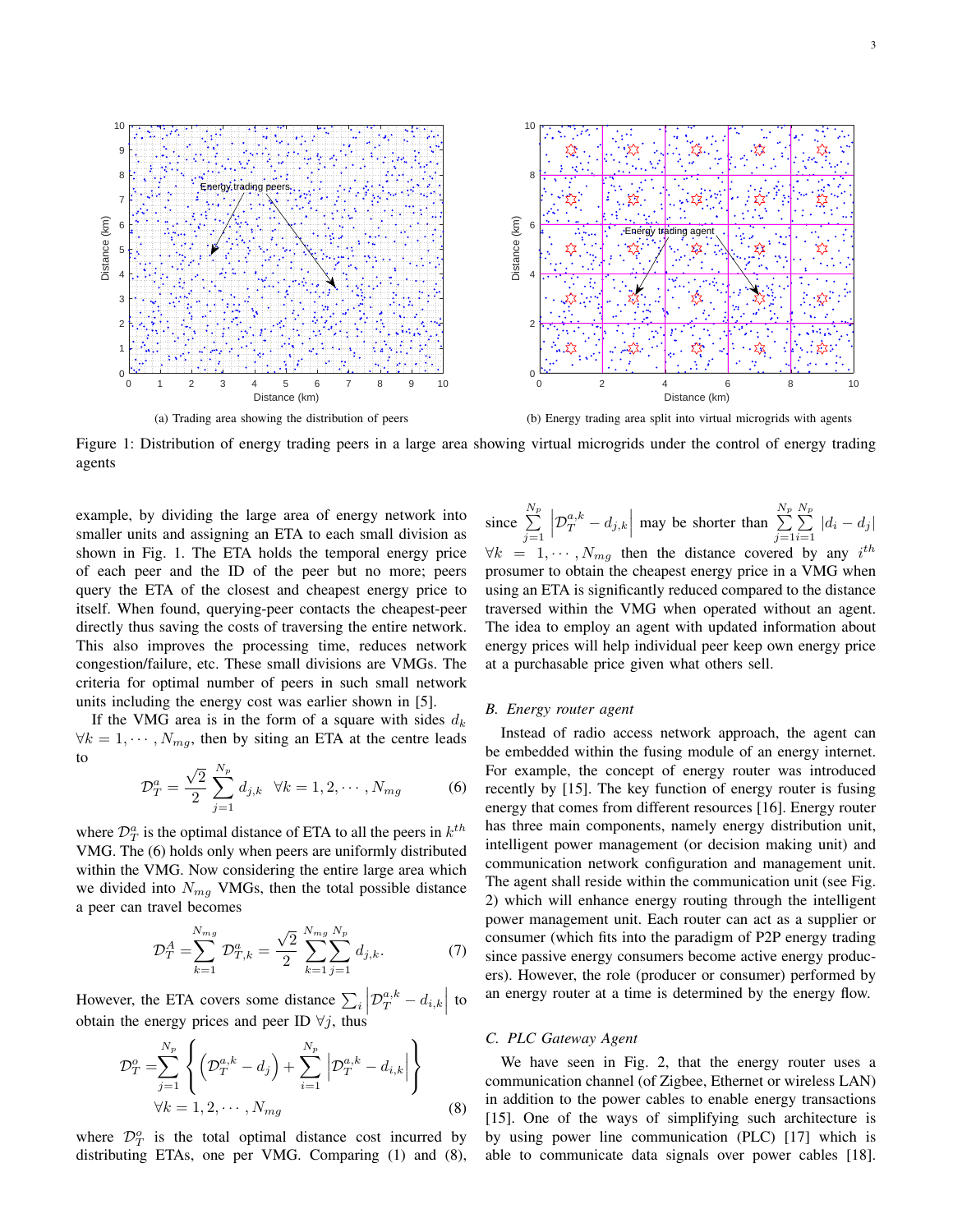

Figure 2: Energy router with the three fundamental functional units and energy trading agent

Recently, PLC gateways are now being deployed to replace data concentrators used in smart metering [12] for energy control/transactions and automation through electrical power lines. PLC gateways have the capability to connect non-PLC devices to PLC devices. With such facility, we consider deploying PLC gateway agents in the proposed VMGs. Power line channels shall then transfer data communication among energy trading peers. This approach decentralizes communications and also supports P2P communication and energy trading. The costs described above need to consider several other factors. These include, type of cables involved in the network, the channel and whether it is narrowband or broadband PLC channel.

#### *D. Hybrid Wireless and PLC module agent*

It was suggested in [13] that both the wireless and PLC communication channels can be harnessed cooperatively to achieve higher throughput, capacity and received signal integrity. While using the energy router with PLC gateway functionality, we suggest that the module can cooperate with wireless access module to achieve higher reliability. On the other hand, wherein one technology may not function optimally, an alternative module can be deployed.

## *E. NB-IoT agent*

In the case of NB-IoT architecture, the agent may be typical of the three classes of communication devices described in [19] or any other machine type communication (MTC) system. The NB-IoT devices have the potential of reusing small portions of already assigned LTE spectrum [19]. Meanwhile, the model described here allows a full duplex transmission among energy trading peers.

#### III. SIMULATION RESULTS AND DISCUSSIONS

Let the area under investigation be a square. We model the distance hopped by each prosumer request as the parameters of the VMG size whose diagonal lengths such are 50m, 200m and 500m. Assuming that the agent is centrally located within a VMG and that the prosumers within this VMG are independently and uniformly distributed around the ETA at distances  $d_{ij} = \{d_{1,1} \leftarrow \{d_{2,1}, d_{3,1}, \cdots, d_{N_p-1,1}\}\} \forall j = 1, \cdots, N_p$ 



Figure 3: Distance cost of prosumers hopping to other peers within VMG of varying sizes (with  $5 \times 10^4$  prosumers in total).

where  $d_{1,1}$  is the reference prosumer. Thus, the distance of a reference node from itself is designated as  $d_{1,1} = 0$  and the maximum distance from that reference node is  $d_{ij}$ . Assuming a VMG of diagonal regular square size  $d_{1,1} < \ell_k \leq d_{ij}$  $\forall k = 1, \dots, N_{mg}$ , and with ETA centrally located, then the maximum distance subtended by a prosumer from the ETA can be realized as  $\frac{\sqrt{2}}{2}$  ( $\ell$ ); the worst separation distance between a prosumer and an ETA. Since the large distance can be split into a varying number of VMGs with limited number of prosumers, then  $\frac{\sqrt{2}}{2}$  ( $\ell$ ) varies with the number of divisions. This concept is demonstrated in Fig. 3 for different number of divisions.

In Fig. 3, it can be noticed that dividing a large area into a number of VMGs reduces the total distance traversed by a prosumer request whether ETA is used or not. For example, if a large area with a total of  $5 \times 10^4$  prosumers is divided into 500 VMGs of diagonal distance  $500m$ , the total distances the prosumers will be  $\simeq 4.95 \times 10^3 m$ . However, if the same area is divided into 10000 VMGs the total distance covered becomes  $\simeq$  161 m. Also, as the average diagonal distance of the VMG increases (e.g. from 50m to 500m), the total distance cost increases. Next, considering when the model is operated with an ETA in each VMG, the distance traversed is thus reduced by 40% than when operated without an ETA. Thus, operating a large energy trading area with distributed agent control minimizes the network resources spent during transactions.

In this light, the performance cost in terms of node density is shown in Fig. 4. We observe that as the node density is decreasing (in other words when the number of VMG is increasing), the total distance reduces.

Finally, we present the variation of the number of prosumers in a given VMG based on the large area size. For example, give an area of  $80 \times 10^3$  prosumers divided into 100 VMGs, the node density per VMG is found as 800. However, if the large area is divided into 1000 instead of 100 then the node density per VMG is 80. This is demonstrated in Fig. 5. For other